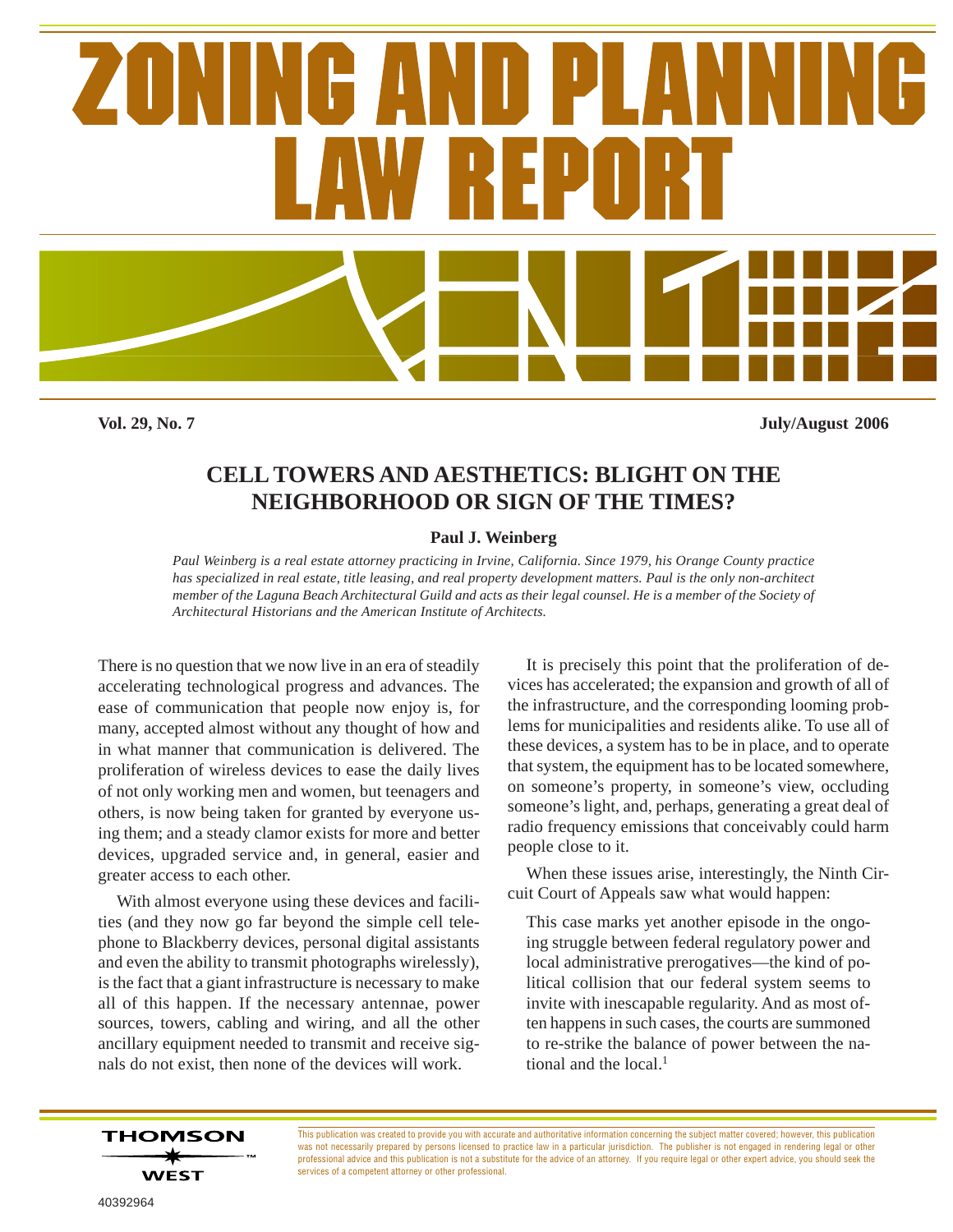The framework for deciding where, how and to what extent these facilities are built is a problem that crosses national, state, and perhaps most importantly, local lines. Municipalities want to regulate what happens within their borders; states want to provide uniformity for public utilities and their installation, and the federal government wants to encourage the growth and development of its communication infrastructure with some of these policy goals in mind. The federal government's applicable statute lays out what their goals are:

In taking actions to manage the spectrum to be made available for use by the private mobile services, the Commission shall consider … whether such actions will  $-$  (1) promote the safety of life and property; (2) improve the efficiency of spectrum use and reduce the regulatory burden upon spectrum users, based upon sound engineering principles, user operational requirements, and marketplace demands; (3) encourage competition and provide services to the largest feasible number of users; or (4) increase interservice sharing opportunities between private mobile services and other services.<sup>2</sup>

Regulation of this field at the federal level is now at the heart of the controversy. What's happening is that municipalities are refusing to allow carriers to build towers in residential and rural locations, and carriers are fighting back by filing lawsuits in federal court to try to enforce the overriding federal "public policy" considerations of competition, wide access for all, and complete coverage.

This issue came to a head in a stunning Ninth Circuit Court of Appeals decision handed down in January of 2006, *Sprint PCS Assets, L.L.C. v. City of La Canada Flintridge.*3 The Los Angeles Times first reported on the case on January 18, 2006, in their Business Section, on its front page:

Cell phone towers may be ugly, but that's not reason enough for cities to block their construction, a federal appeals court ruled Tuesday.

In the nation's first appellate ruling on an increasing contentious local issue, the US Ninth Circuit Court of Appeals struck down parts of a La Canada Flintridge law that had allowed the city to withhold building permits on public rights of way for purely aesthetic reasons.

Similar ordinances in cities across California and the nation have slowed efforts by wireless companies to offer better coverage and advanced services they say there are 200 million customers demand. Municipal officials counter that they have a responsibility to protect their residences from a proliferation of unsightly infrastructure.

Unlike telephone or cable lines, cell phone transmitters can't be buried underground and need to be high enough to relay signals without obstruction. And they're seemingly everywhere. By June, service providers had installed 178,025 cell sites nationwide—adding more than 15,000 a year for the last four years.<sup>4</sup>

At stake in the *La Canada-Flintridge* case was a municipal ordinance, passed as urgency legislation, that set forth four criteria that applicants for a public right-ofway above-ground construction permit would have to satisfy. That ordinance was called Ordinance 324 – "An Urgency Ordinance of the City Council of the City of La Canada Flintridge Adopting a Moratorium on the Issuance of Any Demolition, Grading, Utility, Excavation or Other Permits Relating to Above-Ground Structures Along City Public Rights-of-Way."

Of the four criteria most pertinent to court's inquiry were No's. 2, 3 and 4, which state as follows:

No. 2: The proposed above-ground structure is compatible with existing above-ground structures along the public right-of-way, and does not result in any over concentration of above-ground structures along the public right-of-way;

No. 3: The proposed above-ground structure preserves the existing character of the surrounding neighborhood, and minimizes public views of the above-ground structures; and

No. 4: The proposed above-ground structure does not result in a negative aesthetic impact on the public right-of-way or the surrounding neighborhood*.* 5

Sprint applied for five permits shortly after the city enacted the ordinance, and the city granted two of them. Sprint withdrew one, and the city rejected the other two that caused the lawsuit.

Sprint applied for the one permit in December of 2001 along Figueroa Street, and for a second wireless telecommunications facility along Descanso Drive in July of 2002.

The Ninth Circuit picks up the procedural description here:

 After a variety of appeals through the City Public Works and Traffic Commission, Sprint ended up in the City Council, which held hearings and denied Sprint's applications. As to the Figueroa Street application, the City Council based its denial on findings that: (1) the facility "will significantly damage the existing character of the neighborhood and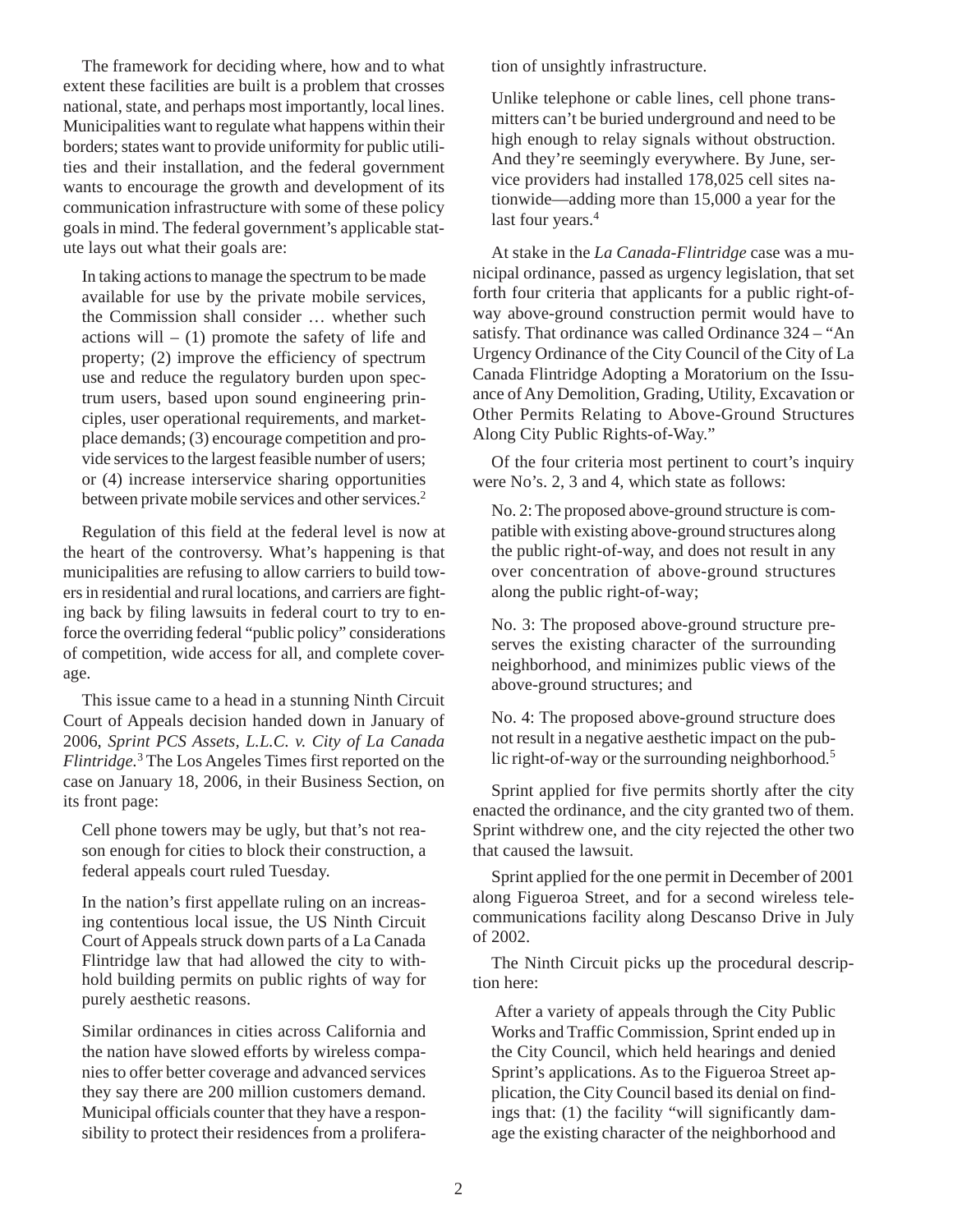result in a negative aesthetic impact on the rightof-way"; (2) "[t]he proposed Project will change the character of the neighborhood and will result in a negative aesthetic impact on the public rightof-way"; (3) "[t]he antennas will negatively impact the residence's views and the character of the neighborhood"; and (4) the antennas are "unsightly." The City also found that the proposed facility would obstruct access to the public right-of-way, but the district court found that this ground was not supported by substantial evidence-a finding that the City does not challenge.

As for the Descanso Drive telecommunications facility installation permit, the City Council found that the proposed facility did not satisfy criteria (2), (3), and (4) of the City Moratorium. Specifically, the City Council found that: (1) the facility did not meet the second criterion because the above-ground structures would result in "over-concentration" of the structures; (2) the facility did not meet the third criterion, because the facility is "out-of-character for the neighborhood"; and (3) the facility did not meet the fourth criterion because the facility would "draw attention in a negative aesthetic manner along the street."6

Before looking at the *La Canada-Flintridge* case any more closely, perhaps some perspective is in order. To fully understand what physical assets a typical application for this type of facility described and sought approval for, a similar case, *Sprint PCS Assets, LLC v. City of Palos* Verdes Estates,<sup>7</sup> described, in its ruling on summary judgments brought by both parties to the matter, what the facilities in that particular application encompassed:

The Via Valmonte facility, as originally planned, consisted of a new 43.5 foot pole with two panel antennas, a pole-mounted radio frequency unit box and a ground-mounted power distribution cabinet and batter back up located across the street from the pole.<sup>8</sup>

Others knowledgeable about cell tower dimensions use equally daunting figures to describe the height: "Similar installations often use poles that are 140 feet in height."9

The combination of ancillary equipment and a very high tower present a significant aesthetic impact. Armed with this visual understanding, the *La Canada-Flintridge* court could get an idea of the mass and bulk as well as the aesthetic impact of the proposed installations.

In the *La Canada-Flintridge* action, the lower court found that the city's findings as to the second criterion of the ordinance were not supported by substantial evidence; and that those as to the third and fourth were supported by substantial evidence. Ruling on cross motions for summary judgment, the district court ruled against Sprint on two of its critical claims, and the parties then consented to dismissal of Sprint's remaining claims, with the district court then entering summary judgment for the city. The appellate court went on to describe the affect of the applicable federal law, the Federal Telecommunications Act:

The Telecom Act requires that the City's permit denials be supported by substantial evidence. Specifically, 47 U.S.C. §  $332(c)(7)(B)(iii)$  states that "[a]ny decision by a State or local government or instrumentality thereof to deny a request to place, construct, or modify personal wireless service facilities shall be in writing and supported by substantial evidence contained in a written record."

The interpretation of "substantial evidence" in the context of the Telecom Act was the focus of extended analysis in *MetroPCS*, which held that "the substantial evidence inquiry does not require incorporation of the substantive federal standards imposed by the [Telecom Act]." Rather, courts should consider whether the denial is based on "substantial evidence in the context of applicable state and local law." Consequently, the Telecom Act "'does not affect or encroach upon the substantive standards to be applied under established principles of state and local law.'" (citations omitted).10

# **ZONING AND PLANNING LAW REPORT**

**Editorial Director** William D. Bremer, Esq. **Contributing Editors** Patricia E. Salkin, Esq. Lora Lucero, Esq.

**Electronic Composition** Specialty Composition/Rochester Desktop Publishing

**Zoning and Planning Law Report** (USPS# pending) is issued monthly except in August, 11 times per year; published and copyrighted by Thomson/West, 610 Opperman Drive, P.O. Box 64526, St. Paul, MN 55164-0526. Application to mail at Periodical rate is pending at St. Paul, MN.

POSTMASTER: Send address changes to **Zoning and Planning Law Report,** 610 Opperman Drive, P.O. Box 64526, St. Paul, MN 55164-0526.

> © 2006 Thomson/West ISSN 0161-8113

Editorial Offices: 50 Broad Street East, Rochester, NY 14694 Tel.: 585-546-5530 Fax: 585-258-3774 Customer Service: 610 Opperman Drive, Eagan, MN 55123 Tel.: 800-328-4880 Fax: 612-340-9378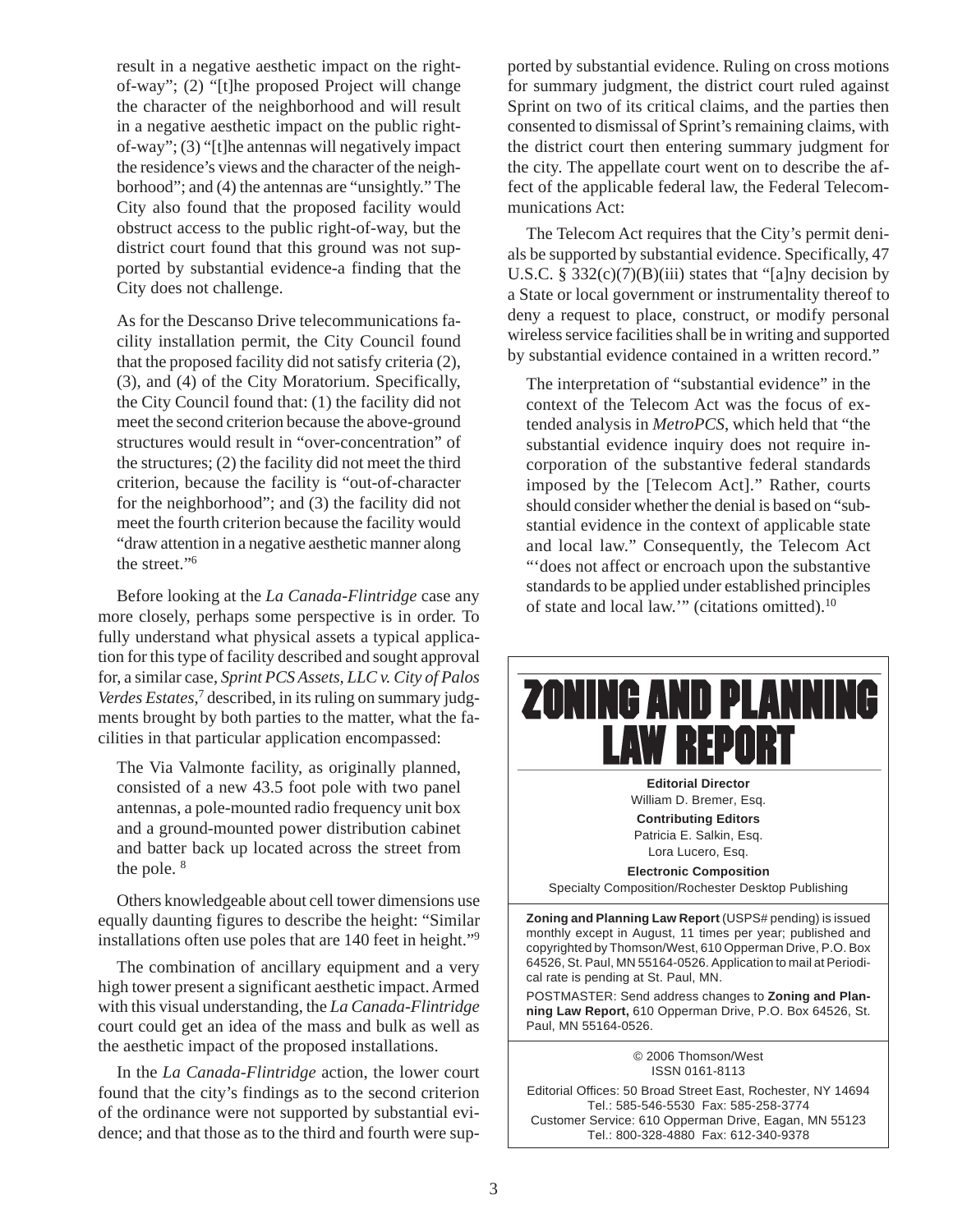At this point, Sprint injected into the fray a hoary state public utilities code statute, Public Utilities Code Section 7901, indicating that state law pre-empted the field; the Public Utilities Code Section did not contain any aesthetic limitations in it:

Telegraph or telephone corporations may construct lines of telegraphic or telephone lines along and upon any public road or highway, along or across any of the waters or lands within this state, and may erect poles, posts, piers, or abutments for supporting the insulators, wires and other necessary fixtures of their lines, in such manner and at such points as not to incommode the public use of the road or highway or interrupt the navigation of the waters … In 1991, the California State Legislature adopted Section 7901.1(a) which reads in relevant part 'it is the intent of the legislature, consistent with Section 7901, that municipalities shall have the right to exercise reasonable control as to the time, place, and manner in which roads, highways, and waterways are accessed."11

The balance of the opinion built a logical rationale for why the state statute applied to Sprint's request and pre-empted local law:

Section 7901 gives telephone companies broad authority to construct telephone lines and other fixtures 'in such manner and at such points as not to incommode the public use of the road or highway or interrupt the navigation of the waters.' By the plain text of the statute, the only substantive restriction on telephone companies is that they may not 'incommode the public use' of roads. It is possible that extremely severe aesthetic objections could conceivably incommode the use of the roads. (See, 7, the Oxford English Dictionary 806 (citation) (defining 'incommode' as 'to subject to inconvenience or discomfort; to trouble, annoy, molest, embarrass, inconvenience') An extraordinarily unattractive wireless antenna might, for example, cause such visual blight that motorists are uncomfortable using the roads. Counsel for the city posited during oral argument, that an unattractive wireless structure could cause 'discomfort'.

However, the most natural reading of Section 7901 grants broad authority to telephone companies to install necessary wires and fixtures, so long as they do not interfere with public use of the roads. The text focuses on the function of the road – its 'use,' not its enjoyment. Based solely on Section 7901, it is unlikely that local authorities could deny permits based on aesthetics without an independent justification rooted in interference with the function of the road.

Section 7901, however, has been modified by Section 7901.1. Two provisions determine the extent of local regulatory authority under Section 7901.1: First, the breadth of 'time, place, and manner' and second, the meaning of 'are accessed'.

The phrase 'time, place, and manner' seems to expand local regulatory authority beyond the 'incommode' standard in the earlier Section 7901. Despite some legislative history, of which the district court took judicial notice, that portrays Section 7901.1 is merely 'clarifying' the law, the plain text indicates that this provision expands municipal authority. (Citations). Specifically, 'incommode' refers to the disruption of the reasonable use of the road. While the authority to restrict building based on 'time, place, and manner' gives cities more authority to determine what constitutes a reasonable use of the road, this language does not seem to enhance greatly the city's regulatory latitude - - certainly not to the extent necessary to engage in aesthetic regulation. (Emphasis added.)<sup>12</sup>

The Los Angeles Times was the first to see the impact of this decision:

The wireless industry cheered the three-judge panel's unanimous decision, saying it would make it easier for service providers to expand their networks at a time when growth and the number of new cell phone subscribers is slowing. To win customers, cellular companies pitch better reception and new services, such as video and e-mail, which require more towers and antennas.

Cities nationwide have been rejecting tower permits based on aesthetics, prompting some providers to dress up their gear as giant trees or hide them in church steeples to pass visual muster.

The appearance of cellular transmitters varies widely. Some are little more than antennas on top of buildings. Others are massive free-standing poles topped with an array of gear … California, the nation's biggest telecommunications market, has been particularly problematic for wireless companies, said John Walls, a spokesman for the Industry Trade Group Cellular Telecommunications and Internet Association. "We have had significant problems with getting towers along major highways in California" Wall said. "That resistance had been legally diminished by this decision … ."

Many states have similar utilities laws. Although the decision applies only to California law, lawyers said other courts nationwide would give it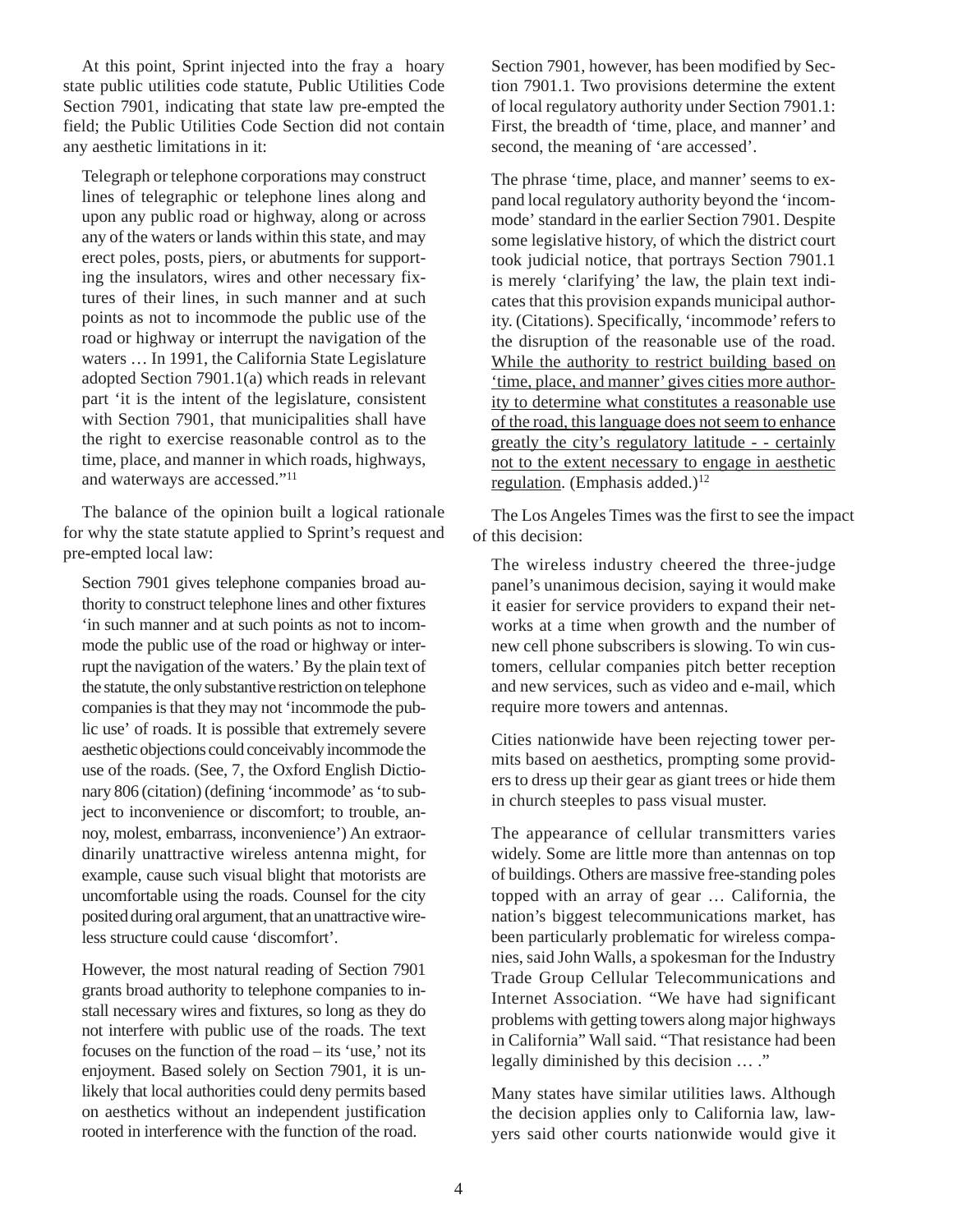weight when considering similar cases.

That, wireless advocates and foes agreed, would probably mean more towers.

Cingular Wireless, Verizon Wireless and Sprint are rushing to install high-speed gear in their networks. And T-Mobile USA, the fourth largest provider, committed itself last year to an aggressive plan for building its system. $13$ 

Now the interesting question has been raised by the *La Canada-Flintridge* court: who's in charge, state or local municipalities, in deciding aesthetic questions? This decision gives wireless companies a rather large "foot in the door" to make an argument that the state, or for that matter federal law, can regulate these decisions. The Los Angeles Times comment that other states can use this holding as persuasive authority is particularly apt: the decision was handed down by one of the largest and most powerful appellate circuits in the United States, the Ninth Circuit; and, as Times Staff Writer James Granelli pointed out, California is the nation's largest telecommunications market. For these reasons, it is hard to overstate the potential impact of this decision.

To put the effect of the decision in context though, it is necessary to see other "snapshot" examples of how the same issues are playing out across the country. IIn Missouri, the U.S. Dist. Court for the Eastern Dist. of Missouri issued an opinion in February of 2006, quoting the La Canada-Flintridge decision, but allowing the municipality the authority to make its own decision about aesthetics. That case, *Florida RSA # 8, LLC v. City of Chesterfield, MO, 416 F.Supp.2d 725 (E.D. Mo. 2006)*, involved similar issues. In that case, the City of Chesterfield, MO, passed a zoning ordinance in December of 1996 that specifically took aesthetic concerns into account:

Accordingly, the city has taken into consideration the unique and diverse landscape found within this community and states that the landscape within the community is one of its most valuable assets. Protecting these valuable assets will require that the location and design of low power mobile radio service telecommunications facilities be sensitive to the setting in which they are placed.

Community and neighborhood visual concerns should be considered paramount in the consideration of and selection and sites. Visual concerns should include both those found on and off site and these concerns should be evaluated by a consideration of all the policies as set forth in this ordinance.<sup>14</sup>

The City of Chesterfield had similar aesthetic con-

cerns to La Canada-Flintridge that it articulated in its 1996 ordinance:

B. To encourage the location of antenna atop existing structures of buildings;

C. Minimize adverse visual impacts of communications antenna and support structures through careful design siting, landscape screening and innovated camouflaging technique;

D. Maximize the use of existing and new support structures so as to minimize the need to construct newer additional facilities;

E. Maximize and encourage the use of disguised antenna support structures as to ensure the architectural integrity of designated areas within the city and the scenic quality of protected national habitats.15

Drury Chesterfield was the owner of a parcel of land located at 355 E. Chesterfield Parkway, Chesterfield, MO. On that land was sited a hotel, the Drury Plaza Hotel, in a 'PC'- planned commercial district located near the Chesterfield Mall. The local zoning ordinance provided that property zoned as a PC district did not have in it the right to build antenna or support structures on buildings built in that district. The city then rejected US Cellular's application which, interestingly, indicated that:

US Cellular checked the box on the city's form which applies to the "installation of antenna on buildings or the construction of a tower - disguised support structure on land owned by state or federal government or local political subdivision."16

US Cellular wanted to rely on the overall planned commercial district ordinance that had listed, as permitted uses:

Stores, shops, markets, service facilities and automatic vending facilities in which goods or services of any kind are being offered for sale or hire to the general public on the premises.17

The city disagreed, indicating that placement of telecommunications equipment was regulated by its own ordinance requiring that any telecommunications equipment be included as a permitted use in any planned district.

Clearly, what was going on behind the scenes was US Cellular's wish to "inherit" the existing zoning and avoid the delay and expense of having to apply for a new or different enabling ordinance. The court saw it the same way:

Clearly, according to the plain and unambiguous meaning of the applicable zoning provisions, the director does not have the authority to grant ad-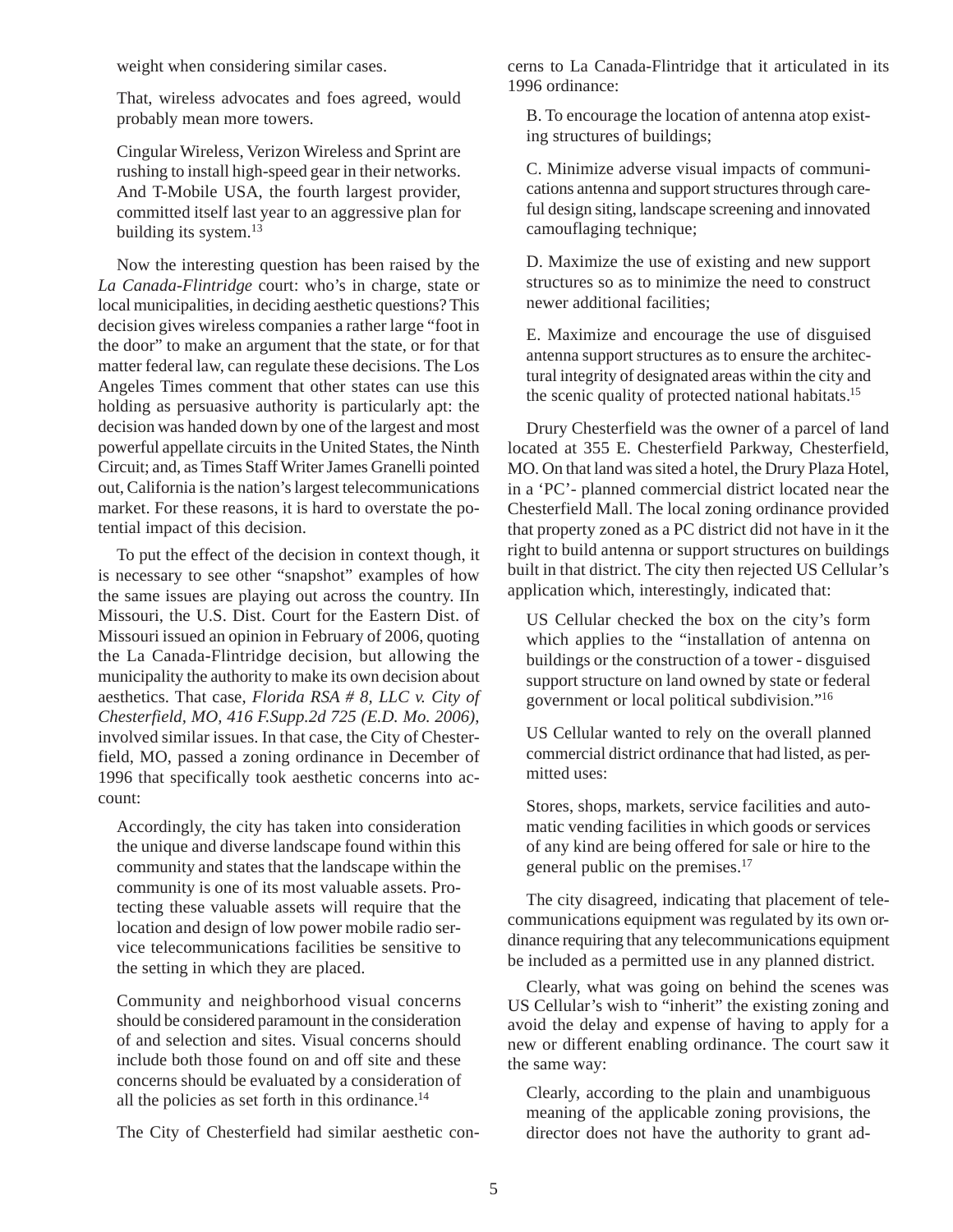ministrative zoning approval for new antenna in a 'PC' planned commercial district which antenna is not included as a permitted use in the enabling ordinance. While Section 1003.167.19(3)(a) states that antenna are permitted in all zoning districts, when considered in the context of the regulatory scheme applicable to communication facilities as well as Section 1003.140.4(2) which requires than enabling ordinance for a particular PC planned commercial district included a permitted use, it is clear that this latter provision trumps any ambiguity; thus, under any and all circumstances to be permitted within a particular PC planned commercial district, an antenna must be specific included as a permitted use in the ordinance enabling such district.<sup>18</sup>

Reading between the lines of this holding, it is clear that the *City of Chesterfield* court opined that local municipal regulatory approval would "trump" federal law as long as "substantial evidence" could be shown to buttress the conclusion of the municipal body. Interestingly, the *Metro PCS v. City and County of San Francisco* case had extensive discourse on how much evidence has to go into the record to decide what is a sufficient record:

At one interpretive extreme, some courts have required that local governments explicate the reasons for their decision and link their conclusions to specific evidence in the written record. The rationale for this approach is that anything short of this standard "'places the burden on [the] Court to wade through the record below'" in order to determine the decision's reasoning and assess its evidentiary support. Omnipoint, 83 F.Supp.2d at 309 (quoting Smart SMR of N.Y., Inc. v. Zoning Comm'n, 995 F.Supp. 52, 57 (D.Conn.1998)).

At the other end of the spectrum lies the Fourth Circuit, which has applied a strict textualist approach to hold that merely stamping the word "DE-NIED" on a zoning permit application is sufficient to meet the TCA's "in writing" requirement. AT  $\&$ T Wireless PCS, Inc. v. City Council, 155 F.3d 423, 429 (4th Cir.1998); see also AT & T Wireless PCS v. Winston-Salem Zoning Bd. Of Adjustment, 172 F.3d 307, 312-13 (4th Cir.1999). According to the Fourth Circuit, the bare language of the TCA requires nothing more, and so adhering to a more stringent standard would involve "importing additional language into the statute." AT & T Wireless, 155 F.3d at 429.

The First and Sixth Circuits have charted a middle course, requiring local governments to "issue a written denial separate from the written record"

which "contain[s] a sufficient explanation of the reasons for the ··· denial to allow a reviewing court to evaluate the evidence in the record supporting those reasons." Todd, 244 F.3d at 60; Saginaw, 301 F.3d at 395-96 (adopting the Todd standard). This approach attempts a compromise between the demands of strict textualism and the requirements of more pragmatic policy values. The Todd court observed that while the statutory language of the TCA does not explicitly require detailed findings of fact or conclusions of law, and while local zoning boards are often staffed with laypersons ill-equipped to draft complex legal decisions, written decisions must be robust enough to facilitate meaningful judicial review. See Todd, 244 F.3d at 59-60.

In the proceeding below, the district court ultimately chose to apply the Todd standard and held that the Board's written denial of MetroPCS's CUP application was adequate as a decision "in writing" under this standard. 259 F.Supp.2d at 1009. The district court asserted that the Todd standard best "reconciles both the statutory language and Congressional intent of the 'in writing' requirement" and held that, in accordance with Todd, the City "has issued a written denial separate from the written record  $\cdots$  which summarizes the proceedings, articulates the reasons it rejected MetroPCS'[s] application, and provides sufficient information for judicial review in conjunction with the written record."  $Id^{19}$ 

A careful reading of this passage seems to indicate that, as long as a municipality issues sufficient written findings to justify its decision that a reviewing court can follow and that, as the Todd court put it, they "contain a sufficient explanation of the reasons for the denial", then federal law is not going to interfere and local law will control. What makes the *La Canada-Flintridge* case unique and, potentially, very far reaching, is that it has "inserted" an old state statute, drafted and enacted long before wireless telecommunications existed, together with its attendant problems, to take into account those problems, including the aesthetic ones.

Other portions of the country are grappling with and have already resolved these issues at the municipal level. Often times the resolution takes place during the administrative process. Examples abound: In the rural town of Niles, MI, the rejection by Milton Township's threemember zoning board of appeals of a 195-foot monopole tower in a rural area was of sufficient notoriety to be picked up both by the South Bend Tribune newspaper and a well known wireless internet magazine, Wireless Infrastructure News Service. T-Mobile sought the site to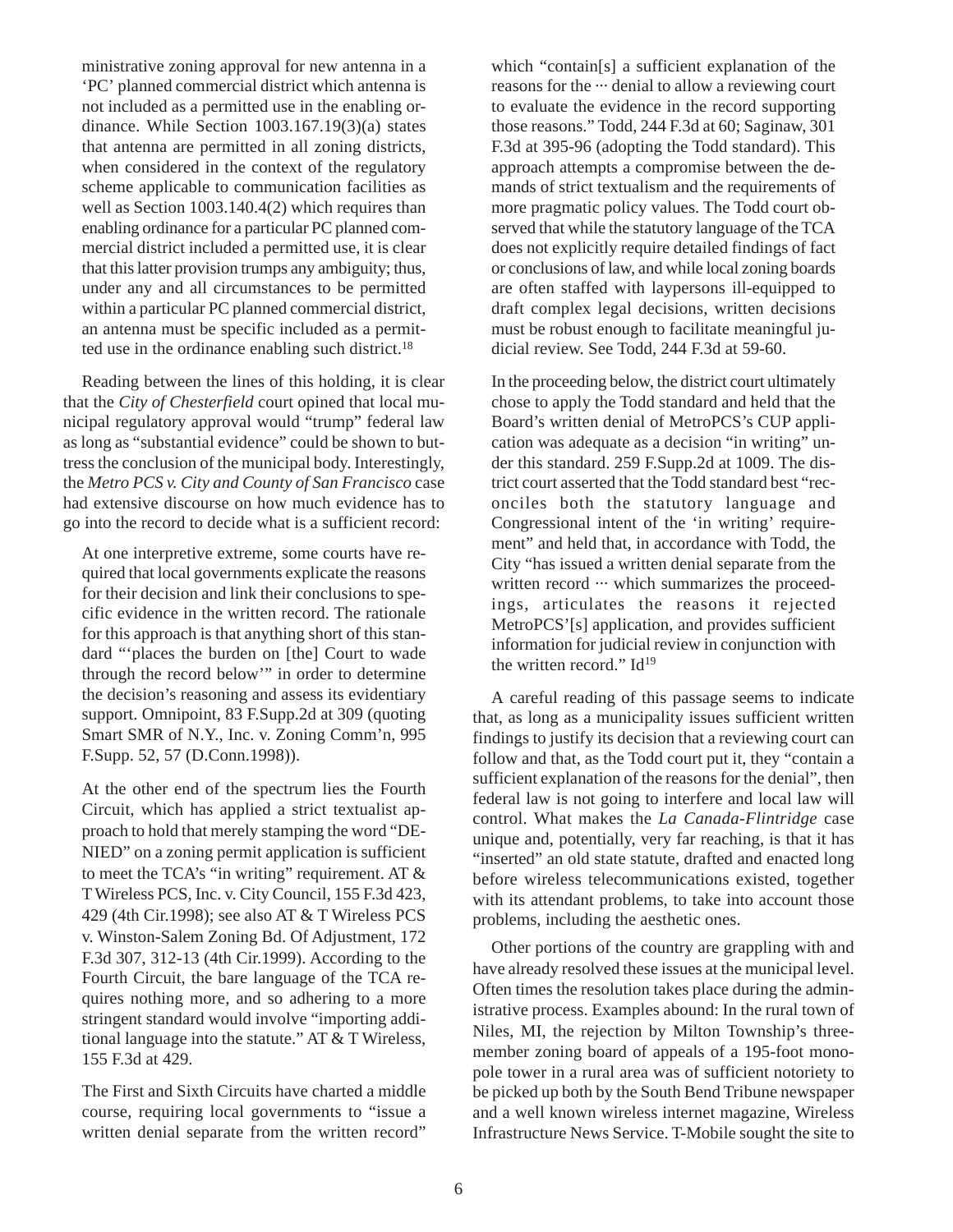provide additional coverage, and its representative, Jordan Rifkin, indicated at the hearing:

Rifkin said the Federal Communications Commission mandates that cell phone providers be able to identify where a call is coming from within 100 meters. The existing coverage T-Mobile has is less accurate. He estimated the tower would handle about 13 emergency calls a month. Up to three other carriers could be able to use the tower.

While the proposed tower would have been at least 400 feet from all property, and lines would not be lit, neighbors objected to what one resident deemed an "eye sore" on their rural landscape and express concerned that property values would be reduced.

Steve Woody, Vice President of Sales and Marketing for ERS Telecom Properties, argued that T-Mobile, under the federal Telecommunications Act "has the right to have good coverage here."

"But not at our expense", an audience member shot back." 20

The Wireless Infrastructure News Service added a number of facts in its coverage prior to the hearing:

Cell phone usage is no longer the domain of urban dwellers. Rural residents want good cell phone service, too.

"What used to be a cell phone ten years ago is now the 21st Century's Swiss army knife" said Joe Farren, Public Affairs Director for the Cellular Telecommunications And Internet Association. "Now it's your e-mail, it's your web portal. Increasingly, it's your television set, your movie and music player, your camera.

What some people seem to fail to realize is that how reliable their phone is and how fast they can tap into the internet depends on how many towers are available to send the signals. That has led to "not in my backyard" fights in places like Milton Township and even jealous rifts between neighbors when one lands a lucrative contract with a tower company and the other is passed by.

In the Milton case, Sprint Nextel decided that a cell tower … would serve the needs of commuters traveling on the Wisconsin Highway 35 corridor and on county road 46. More people are moving into the area, which is becoming a commuter suburb of Minnesota's Twin Cities. "We are feeling the effects of the urban sprawl", said Jim Johnston, Polk County Land Information Director, adding that the county is likely to be included in the Twin Cities metro statistical area in the next US Census. The controversy over some cell towers, Johnston said, symbolizes the struggle within such communities as they try to retain their rural character yet cope with the population influx." <sup>21</sup>

Another example is the rural area of Cayuga Heights, NY. In December of 2005, Verizon Wireless applied to build a 120 foot cell tower near an area known as "Community Corners". The complaints that the neighbors had about the tower now seemed to be a somewhat familiar litany:

Amid protests from residents, the Village of Cayuga Heights officials are poised to authorize the building of a 120 foot cell tower near Community Corners.

No decision has been filed yet by the Village Planning Board, which is also the Village Board of Trustees, on whether to allow Verizon Wireless to build a tower. Another carrier, Cingular Wireless, has also petitioned to place their antenna lower down on the tower, according to village mayor Walter R. Lynn.

The structure is slated for a site near Community Corners behind the Gas Light Village Apartments, according to Lynn … Some residents of the village, particularly those with homes on Lowell Place, have been trying since September to thwart the project. Some said the views from their homes would be ruined by an obtrusive commercial tower.

"It's going to be a large structure and very visible," said Lowell Place resident Don Campbell, who said his house rests between 120 and 130 feet from the proposed site.

Banning together, 12 Cayuga Heights households signed a letter dated September 19th to the Village Board asking them to urge Verizon to consider other sites for the tower, such as by the State Route 13 malls, or the Cayuga Heights fire hall. They took issue with a perceived lack of justification for the height of the tower, and also, lack of a visual impact assessment… . Lynn said the Village Board has 62 days from last Monday to consider Verizon's application to build the tower, but they may make a decision before January 19<sup>th</sup>. Because the site exists on land zoned for commercial use, the company did not have to seek zoning approval, he said. While the Board hasn't voted formally yet, Lynn said companies such as Verizon Wireless have special rights under communications laws to place structures in places they deemed fit. If the Village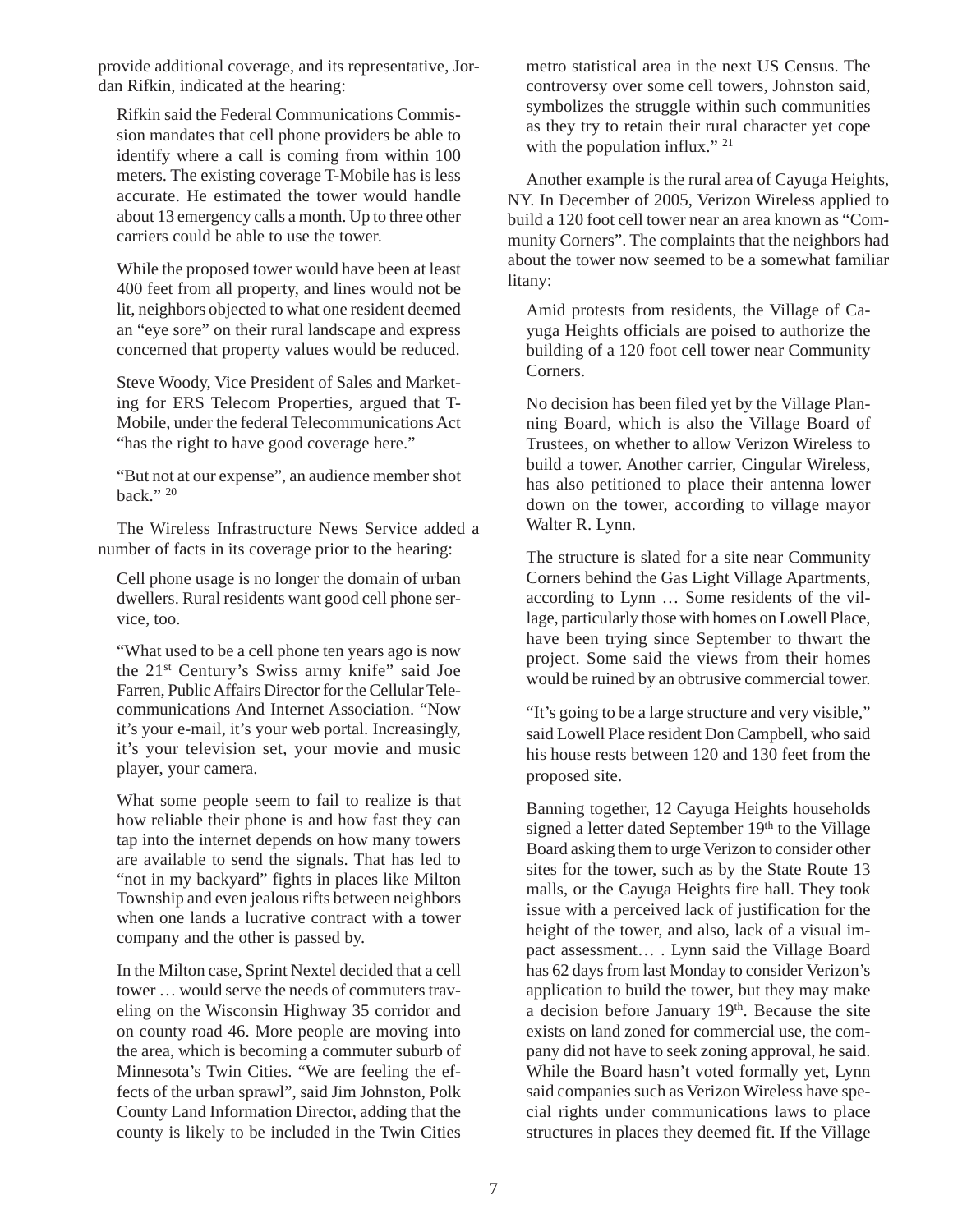Board decided to refuse approval, "we would end up in a lawsuit," Lynn said.

During the approval process, the Village also hired a consultant to conduct an independent assessment of Verizon's tower application, Lynn said. The consultant concluded that Verizon had made a "justifiable case." 22

Robert Burgdorf, a lawyer with Nixon Peabody of New York, and the attorney for Verizon on the Cayuga Heights' application, granted an interview in mid-May of 2006 to discuss some of the factors that cell companies have to contend with in deciding where and how to install cell towers:

There is no question that aesthetics is a primary concern. If a tower is under 200 feet, we do not have FAA [Federal Aviation Administration] lighting and striping issues. It is clearly a state versus local control issue, though. In New York, the cities still have local control. Although cell towers are considered public utilities, [See, *Cellular One v. Armand Rosenberg* 82 NY 2d 364, 624 N.E. 2d 990 (1993)], case law has applied a relaxed standard for cell towers.

We find that not many of them [applications] are litigated; only in the teens. You've got to be able to get service to the people; it's an essential service. The boards have to choose the least intrusive solution; they can't say no outright. In building a network, it depends on the topography, that particular cell; we have some flexibility, but it is limited. A good phone company will work hard with a municipality." 23

An interview with Michael Seamands of Lashly and Baer, PC, the trial attorney on the *Florida RSA # 8* case in Chesterfield, MO, reveals similar viewpoints and concerns:

In the *Chesterfield* case, aesthetics weren't really the issue; was the antenna installed as a permitted use at all as opposed to being okay where it is? If it is a permitted use, then aesthetics are irrelevant. A tower is always going to be ugly. It has to be where you can see it to get service. It can be a question of one tower versus 50 poles. We are seeing more applications now for towers that are 100 to 140 feet rather than 180 to 220 feet as they used to be. Technology is getting a lot better. The flashing lights on top that the FAA is requiring are no longer an issue. A flag pole can also be used. It can't hold as many antennas, though. I am seeing a pretty steady flow of litigation; some clients don't like to sue, they find another site. Others are more willing to test the limits. We made a settlement in the *Chesterfield* case. There is not a lot new on aesthetics  $-$  it is not a typical TCA [Telecommunications Act] issue. <sup>24</sup>

Taking attorneys' Burgdorf and Seamands comments together, one can see that other states are essentially ceding local control of these land use decisions to the municipalities with the apparent understanding and belief that the provisions of the Telecommunications Act and, in particular, 47 U.S.C.A. 332[c][7] will protect the rights of the cell companies and insure that adequate service is available to anyone who wants it.

Other somewhat rural areas such as Glasgow, DE, face the same problem. In an unintentionally unique situation, T-Mobile, when faced with a dearth of sites to erect a tower on, decided to build one disguised as a giant cross behind the sanctuary of the Good Shepherd Baptist Church in Glasgow, DE. Not surprisingly, the neighbors reacted:

"We're all opposed," John Howell said. "Churches should have cemeteries, not cell towers. They shouldn't be perverted for commercial use…" "It's not just about homeowners who don't want this ugly eyesore or about the companies who need to make money," Newcastle County Councilman Robert Weiner said. "It's about all citizens who need to communicate." Weiner drafted the county's first cell tower ordinance in 1996, after his first successful council campaign featured a hot debate over a tower near I-95 and Talley Road in Brandywine 100. Residents were upset that there was no opportunity for public input before it was built. The law Weiner drafted, which is part of the county's land use regulations, is fairly broad. Free standing monopoles are permitted in any zoning district, but towers in residential districts need a special use permit after a public hearing. The law does give residents some leverage; a special use permit can be denied if the board finds that a tower does not fit in with the character of the area. 25

Lisa Goodman, the attorney representing T-Mobile in the Glasgow, DE case, had written an article in September of 1996 in Delaware's State Bar Journal, entitled "In Re," where she foresaw the problem with zoning codes grappling with these issues:

At the core of every effort to develop a comprehensive land use plan is an attempt to balance the need for growth with the desire for preservation of existing land use patterns. Such plans attempt to encourage growth and carefully preplanned directions while keeping similar land uses together. Cel-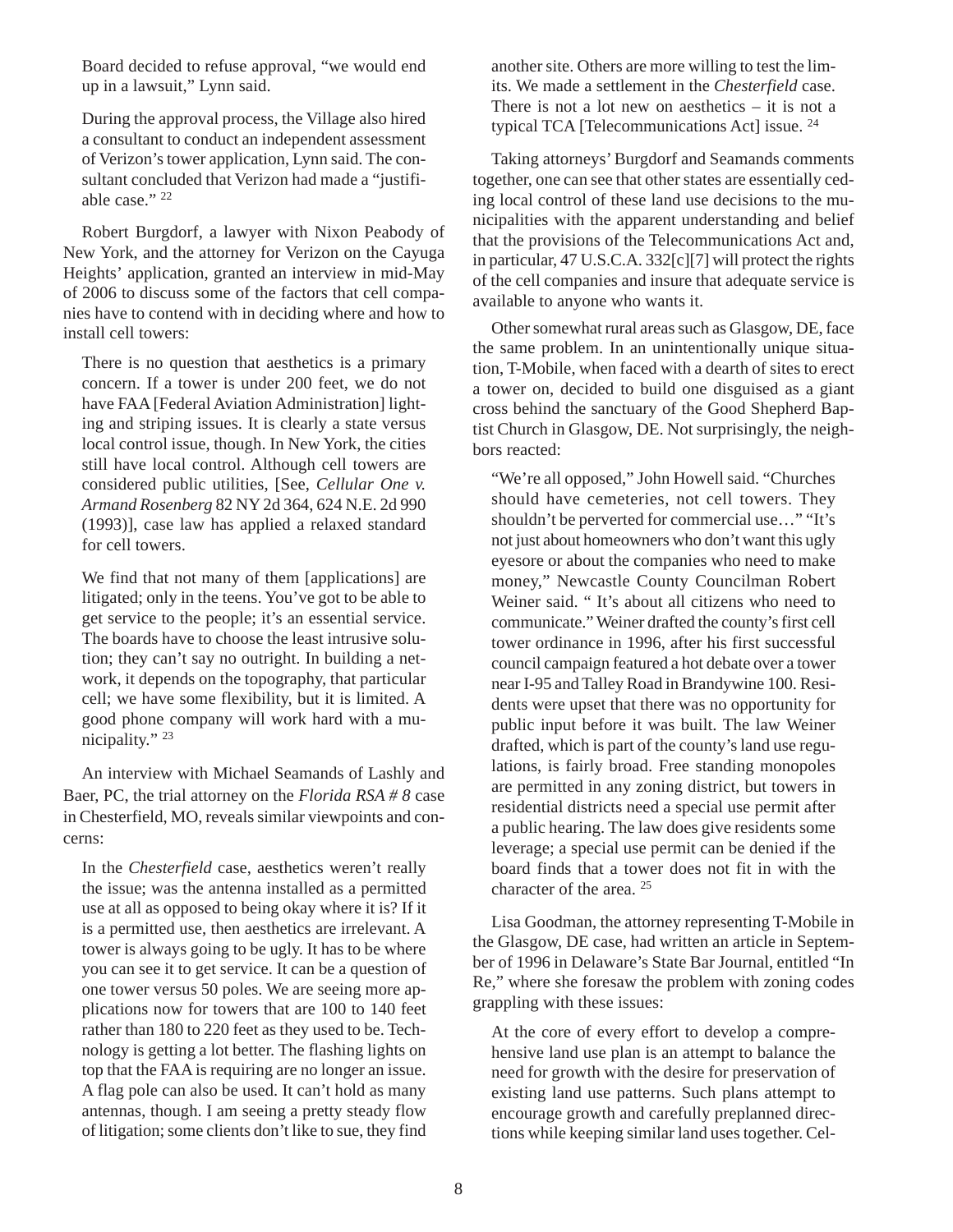lular transmission sites, however, present a unique complication. Unlike manufacturing or intense commercial uses, which generally can be segregated from residential areas, cellular sites, if they are to provide reliable service, must be located throughout all zoning classifications. Additionally, because cellular technology is relatively new, its growth has outpaced some zoning codes, which often have not yet been amended to provide for such facilities … In the face of community opposition, cellular providers present strong arguments for site approval. New sales and user contracts show unequivocally that demand for cellular service continues to grow. Ironically, vocal opponents of particular sites often admit that they own and use a cellular telephone. Those who must be "on call," such as doctors and emergency personnel, now rely on cellular technology. It is also used by police officers to operate computers within their squad cars; such a program is functioning out of the state policy barracks in the Penny Hill area of Wilmington, and will soon be expanding state wide. Cellular telephones are also becoming important safety phone equipment. During the stormy winter of 1995-96, cellular telephone purchases in Delaware jumped dramatically over the same period in the previous year. 26

So now we are back to, in a sense, where we started. The telephone companies can show a demonstrated need, and as Lisa Goodman's article points out, emergency services and other necessities of life require this service. Aesthetics advocates and local communities deeply resent the interference by larger, wealthy "outsiders" attempting to, in their opinion, foist on them ugly, offensive, "blights on the landscape" in the form of these towers and their ancillary equipment. Where is the debate going and where is it likely to end up?

In an interview on May 19, 2006, the lead attorney for the City of La Canada- Flintridge, Scott Grossberg, opined as to the significance of the *La Canada-Flintridge* case and the Ninth Circuit's holding and gave some warnings and predictions for the future:

You are going to see this issue heat up - everyone's watching this. This decision has attacked the very foundations of city government. Promoting city planning in general and aesthetics in particular are long- held traditional values. Even the *Kelo* case says so. [Kelo v. City of New London (2005) 125 Supreme Court 2655, 2664: "[T]he concept of the public welfare is broad and inclusive … the values it represents are spiritual as well as physical, aesthetic as well as monetary. It is within the power of the legislature to determine that the community

should be beautiful as well as healthy, spacious as well as clean, well balanced as well as carefully patrolled ….]

You can't decide these issues in a vacuum; it's a city-by-city determination; there are too many ramifications … I think there is a fundamental ignorance of the word "incommode." The statutes go back before the wireless community built its infrastructure. I've got every gadget out there – society becomes very impassioned when you take away something they are dependent upon. Do I want this all along the freeways? Enough is enough. The companies need to take a community-oriented approach. My experts indicate that the companies can be more flexible. Nobody is going to give a blanket "no." The City of La Canada-Flintridge did not believe that it was provided with accurate technical information by the "acquisition agent," the people representing the carrier. There are lots of law suits being filed across the country, but they're not winning. If you walked into a Sprint store, and looked at their coverage maps, they all show coverage in all the places that the companies are seeking coverage. We're also concerned about how the wireless companies are fulfilling the public need. How do you protect the city's right to regulate the time, place and manner of where these facilities are going to be put?

A lot of this is market driven - whoever is there first makes the most money - once a tower goes up, they sell the capability to others - they are leasing out a cell tower in a sense.

The League of California Cities and other city and county groups, as well as Realtors groups, are all watching this decision carefully. The Realtors are very concerned about land values and the property rights of homeowners.27

Given the gravity of the problem, it seems likely that private interests will be descending on legislative bodies in California, and probably elsewhere, to "toughen up" the laws protecting the municipalities' rights to decide for themselves where and in what manner these cell towers and ancillary equipment will be installed. This is a topic and a point that attorney Grossberg does not deny: "The integrity of self governance overrides 'free market' concerns. The laws are outdated …." <sup>28</sup>

The potential for this fight to be taken to the various legislatures around the country is enormous; the economic stakes are huge and the corresponding proliferation of lobbyists and special interests trying to affect this decision will be just as great. Attorney Grossberg's de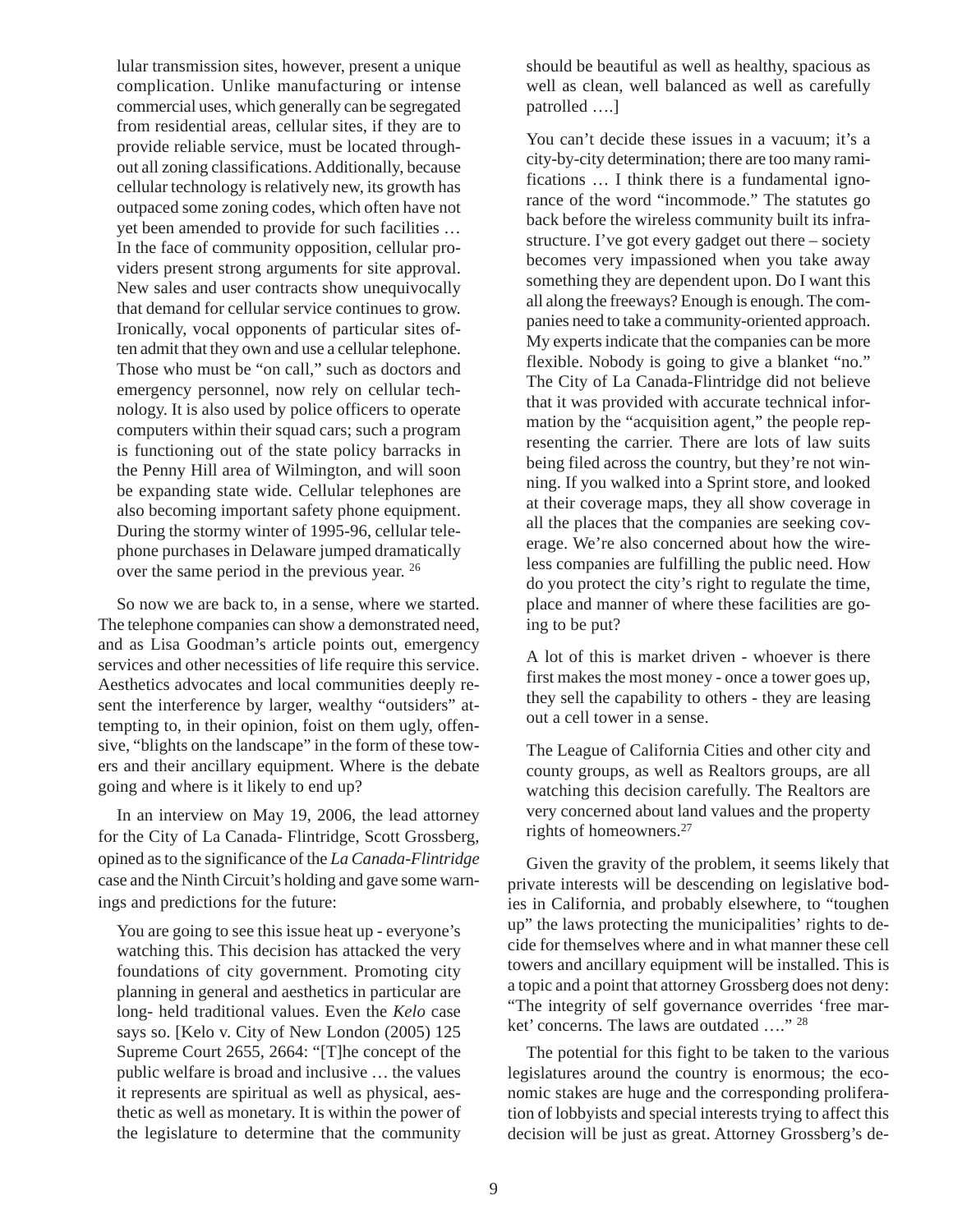scription of the ethical problem is telling, also, but on both sides. The City Attorney for the City and County of San Francisco, on behalf of League of California Cities, as well as the National Association of Telecommunications Officers all joined to file amicus curiae briefs to petition the La Canada-Flintridge court for a re-hearing.29

Clearly, this problem is far more complicated than simply a farmer in a field who does not like to look at a cell tower all day; particularly in urban areas, small amounts of property can be greatly affected by an offensive object or series of objects that diminish or obstruct the view or cause a potential purchaser to "pass" on that property in favor of an equivalent one that does not face the same obstacles. Installation and maintenance of the towers and the equipment is essential; Lisa Goodman's article only points out the most obvious of the reasons; allowing emergency personnel to communicate with each other and with residents in times of crises. Uploading and transmission of medical records from a hospital to a paramedic onsite at the scene of a disaster or an emergency situation; fire crews and fire equipment in remote canyons or other areas that need to communicate conditions

### **Notes**

- 1. *MetroPCS, Inc. v. City and County of San Francisco*, 400 F.3d 715, 718 (9th Cir. 2005).
- 2. 47 U.S.C.A. § 332.
- 3. Sprint PCS Assets, L.L.C. v. City of La Canada Flintridge, 435 F.3d 993 (9th Cir. 2006). While the court's opinion was amended and superseded on denial of rehearing in *Sprint PCS Assets, L.L.C. v. City of La Canada Flintridge*, 2006 WL 1391204 (9th Cir. 2006), the superseding opinion and its concurrently-issued memorandum in *Sprint PCS Assets, L.L.C. v. City of La Canada Flintridge*, 2006 WL 1457785 (9th Cir. 2006) make clear that the holding and rationale of the original opinion as discussed in this article remain basically unchanged.
- 4. "City Can't Bar Cell Towers on Looks Only, Court Says: La Canada Flintridge's Ban Is Rejected. Service Providers Say The Ruling Will Help Boost Coverage." Los Angeles Times, 1/18/06, Part A; Page 1; James S. Granelli, Times Staff Writer, 2006 WLNR 6951491.
- 5. *La Canada-Flintridge*, 435 F.3d at 994.
- 6. *La Canada-Flintridge*, 435 F.3d at 995.
- 7. *Sprint PCS Assets, LLC v. City of Palos Verdes Estates* (US Dist. Court; Central District of CA; Southern Div.) - Case No. SA-CV-03-825.
- 8. *Sprint PCS Assets, LLC v. City of Palos Verdes Estates* (US Dist. Court; Central District of CA; Southern Div.) - Case No. SA-CV-03-825: Statement of Uncontroverted Facts and Conclusions of Law in Support of Summary Judgment for plaintiff on Claim 1; (page 3, lines 15-19).
- 9. Interview by telephone on 5/19/06 with Michael C. Seamands, Lashly & Baer, attorneys for plaintiff Florida RSA No. 8, LLC in *Florida RSA No. 8, LLC v. City of Chesterfield, Mo*., 416 F. Supp. 2d 725 (E.D. Mo. 2006).

in the field, all of these impact these decisions as well.

What makes the *La Canada-Flintridge* case so pivotal, though, is that it is shaking the foundations of the normal relationship between local land use governments and federal policy, inserting a state layer into the mix; and, with the precedential authority of the decision upsetting that balance by giving wireless carriers a new weapon to impose their decisions on municipalities. It will be this new development in particular that will, to a great extent, govern the future of this debate and how legislatures as well as local municipalities across the country deal with it. Given the patch work of legislation and, as attorney Goodman pointed out, the archaic nature of many of the zoning laws, technology and the pace of construction of the towers may outstrip the government's ability to react to and resolve the problem. Once a cell tower is built, and a lease is entered into, it is unlikely that it will be demolished or removed. If the legislative system cannot catch up, the issue will become moot. It is that very point that legal scholars across the country will be watching closely.

- 10. *La Canada-Flintridge*, 435 F.3d at 996.
- 11. *La Canada-Flintridge*, 435 F.3d at 996, 997.
- 12. *La Canada-Flintridge*, 435 F.3d at 997, 998.
- 13. "City Can't Bar Cell Towers on Looks Only, Court Says: La Canada Flintridge's Ban Is Rejected. Service Providers Say The Ruling Will Help Boost Coverage." Los Angeles Times, 1/18/06, Part A; Page 1; James S. Granelli, Times Staff Writer, 2006 WLNR 6951491.
- 14. *City of Chesterfield*, 416 F. Supp. 2d at 727.
- 15. *City of Chesterfield*, 416 F. Supp. 2d at 728.
- 16. *City of Chesterfield.*, 416 F. Supp. 2d at 730.
- 17. *City of Chesterfield*, 416 F. Supp. 2d at 730.
- 18. *City of Chesterfield*, 416 F. Supp. 2d at 736.
- 17. *Omni Point Communications, Inc. v. Planning and Zoning Commission* (2000) 83 F. Supp. 2d 306, 309.
- 18. *Southwest Bell Mobile Systems, Inv. v. Todd* (2001) 244 F. Third 51 at 60.
- 19. *Metro PCS, Inc.,* 400 F. 3rd at 722.
- 20. Cell Phone Tower Rejected; Zoning Appeals Panel Listens to Residents Opposed to Variance. Southbend Indiana Tribune, 3/15/06, Local Section, page B-8, Melissa Jackson, Tribune Staff Writer.
- 21. Rural Communities Try to Balance the Need for Better Services With Pastoral Charm, Wireless Infrastructure News Service, 12/23/05, http://www.wins-news.com/top\_stories/ 2005/dec/121705-a.phb
- 22. Heights Set to Approve Construction of Cell Tower; The Ithaca Journal, Ithaca, NY, 12/23/05, Local Section; page 1- B; Anne Ju, Staff Writer.
- 23. Interview with Robert Bergdorf via telephone of 5/15/06 by author.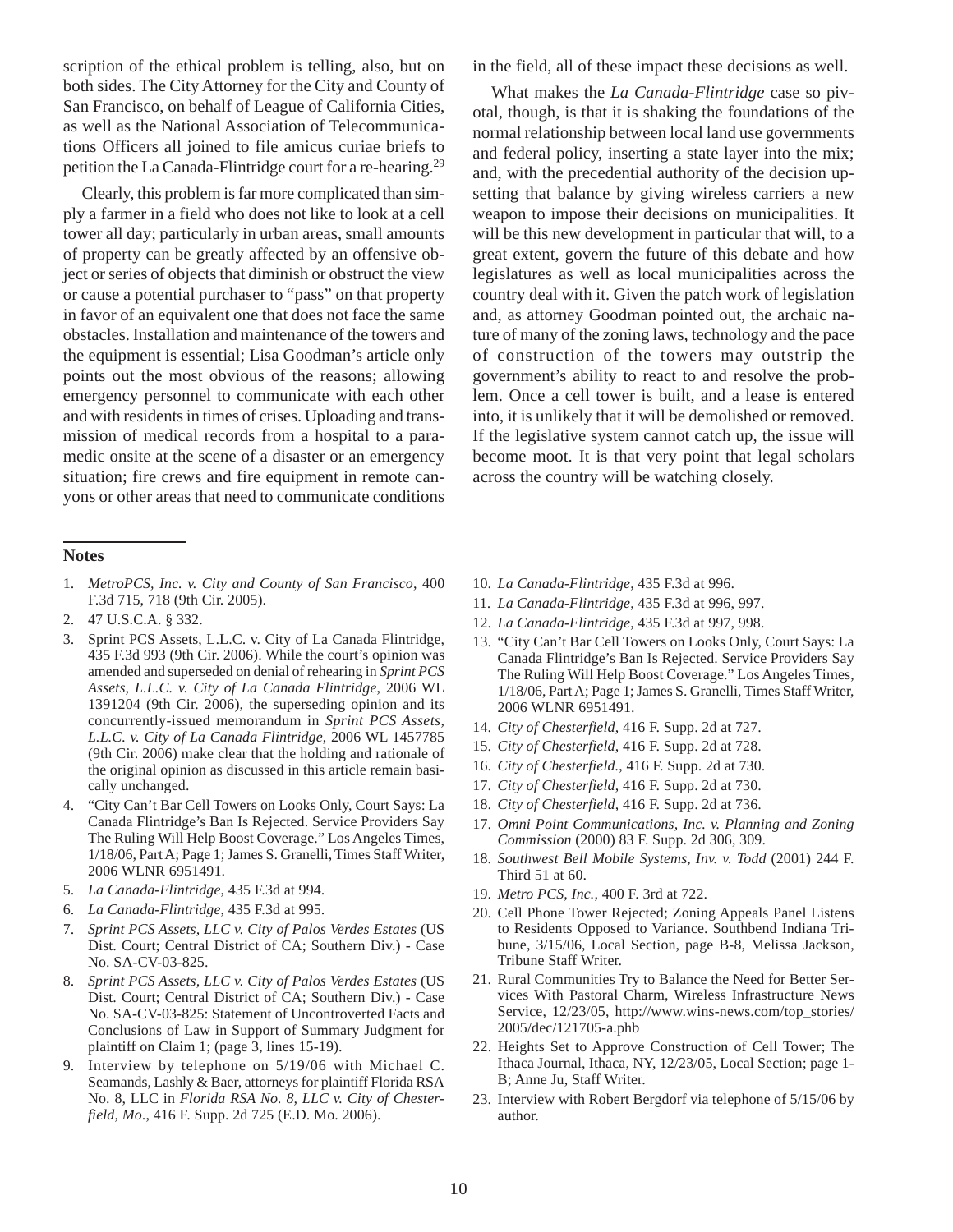- 24. Interview with Michael C. Seamands of Lashly and Baer, via telephone on 5/19/06.
- 25. Cell Users Want Reception, But Not In Backyards; Note to Providers: Disguising Towers as Giant Cross Does Not Help; The News Journal, Wilmington, DE, 10/27/05; News; Page 1-A; Angie Basiouny, Staff Writer.
- 26. One Aspect of the Land Use Debate: Cellular Transmission Sites: Lisa B. Goodman; In Re; 9/96, Pages 19 and 20.

#### **RECENT CASES**

#### *Supreme Court of Hawaii concludes RLUIPA Was Not Defense in Eminent Domain Proceeding*

In a matter of first impression, Hawaii's highest court considered whether the Religious Land Use and Institutionalized Persons Act of 2000 (42 U.S.C.A. ß2000cc et seq. (2000)) is a defense in an eminent domain action for lease-to-fee conversions of leased-fee interests and concluded that it is not. City and County of Honolulu v. Sherman, 110 Haw. 39, 129 P.3d 542 (2006).

Pursuant to a city ordinance ["Residential Condominium, Cooperative Housing and Residential Planned Development Leasehold Conversion" ROH Chapter 38 (1991)], the city designated twenty-eight condominium units for conversion from leasehold to fee simple on behalf of the owner-occupant applicants (lessees). When the city later amended the designation to add six additional units owned by the church, the church opposed the condemnation and counterclaimed for violations of federal and state constitutional rights, RLUIPA, and civil rights.

The church argued that the condemnation should be analyzed under the "strict scrutiny" test because it involved fundamental rights, citing a number of first amendment cases, and that RLUIPA operated as a shield against such condemnations. The city countered that RLUIPA was inapplicable because ROH ch. 38 is not a "land use regulation."  $(42 \text{ U.S.C.A. } B 2000 \text{ cc}(a)(1))$ . The court agreed and held that ROH ch. 38 was neither zoning nor a landmarking law, and so it did not constitute a "land use regulation" pursuant to RLUIPA; thus, the lower court did not err in ruling in the city's favor on summary judgment on this issue.

The church also argued that ROH ch. 38 applied only to residential condominium developments and, because the units owned by the church were designated as "mixed use," the city lacked authority to condemn any of the units owned by the church. The court disagreed and found that ROH ch. 38 provided no exception to the condemnation of the units owned by the church by virtue of its self-designation as a "mixed use" project. The court remanded the case to the circuit court to determine whether there was the requisite number of qualified applicants

- 27. Interview with Scott Grossberg of Cihigoyenetche, Grossberg & Clouse of 5/19/06 by telephone by the author.
- 28. Interview with Scott Grossberg of Cihigoyenetche, Grossberg & Clouse of 5/19/06 by telephone by the author.
- 29. Rehearing was denied, *Sprint PCS Assets, L.L.C. v. City of La Canada Flintridge*, 2006 WL 1391204 (9th Cir. 2006); see note 3, above.

\*\*\*

on the date the application was filed with the city in order to proceed with the condemnation.

#### *Conditional Use Provisions in Zoning Code Applicable To Adult Businesses Constitute Prior Restraint on First Amendment Rights, Subject To Facial Challenge*

The Eighth Circuit Court of Appeals remanded a request for injunctive relief to the trial court, after concluding that the city's code amendment was a prior restraint that the applicant for an adult business permit could challenge facially. Blue Moon Entertainment, LLC v. City of Bates City, Mo., 441 F.3d 561 (8th Cir. 2006).

The property owner wished to open an adult entertainment establishment, featuring dancers with "pasties" and "G-strings," on unzoned property. He applied for an occupational license, and when the city took no action, he appealed to the board of aldermen. The city informed him that he would need to get a conditional use permit and rezone the property. The zoning code was amended in 2004 and specified adult night clubs meeting certain conditions were allowed in the C-1 district with a conditional use permit; the applicant was requited to show that the "proposed use will not be contrary to the public interest or injurious to nearby properties, ... and the use will not encourage or enlarge the development of blighted areas, and the use will not cause an unwanted increase in the normal law enforcement exposure of the area."

The property owner did not apply for rezoning or a conditional use permit, but went directly to district court for a temporary restraining order, arguing that the zoning code amendment violated his rights under the First and Fourteenth Amendments. The district court denied his request and concluded that his "irreparable harm" could be remedied by simply applying for a conditional use permit. Since the lower court did not address the city's argument regarding the applicant's failure to seek rezoning, nor examine whether the conditional use permitting scheme conformed to constitutional requirements, the case was remanded.

## **Montana Supreme Court Declares Big-Box Retail Consistent with City's Growth Plan**

In Citizen Advocates For A Livable Missoula, Inc. v. City Council of City of Missoula, 2006 MT 47, 331 Mont.